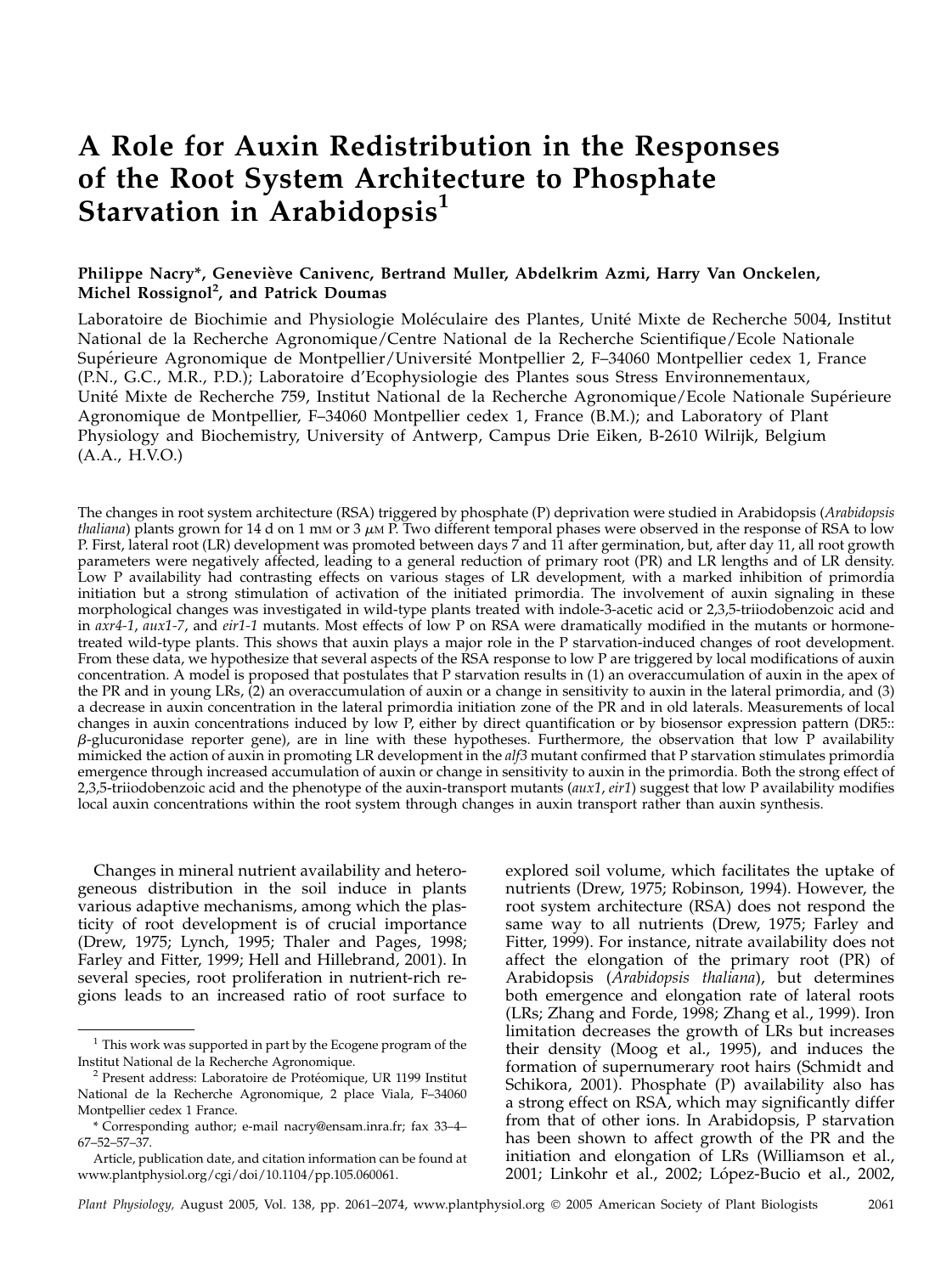2005; Al Ghazi et al., 2003), and to stimulate formation of root hairs (Bates and Lynch, 1996). In Phaseolus vulgaris, P deficiency affects the growth angle of basal roots (Bonser et al., 1996), whereas it promotes the formation of proteoid roots in Lupinus albus (Johnson et al., 1994, 1996).

In addition to the apparent complexity of the changes in root development induced by P starvation, the signaling pathways triggering these modifications remain mostly obscure. Although specific regulatory mechanisms related to the sensing of the external P availability or internal P status of the plant have to be envisaged, increasing evidence also suggests that hormones play a key role in mediating the P starvation effects on RSA. Because auxin is strongly involved in root development, a possible role of this hormone in the response of root development to P limitation has been proposed (López-Bucio et al., 2002; Al Ghazi et al., 2003). Depending on the concentration, PR elongation and LR initiation and elongation can either be stimulated or inhibited by exogenous auxin application (Evans et al., 1994; Himanen et al., 2002), whereas auxin-transport inhibitors such as 2,3,5-triiodobenzoic acid (TIBA) or napthylphthalamic acid can drastically reduce LR numbers (Blakely et al., 1982; Muday and Haworth, 1994; Fujita and Syono, 1996; Casimiro et al., 2001). Accordingly, mutants with elevated endogenous auxin concentrations, such as sur1/alf1, present an increased number of laterals (Boerjan et al., 1995; Celenza et al., 1995), while auxin-resistant (axr1, axr4) or auxin-transport mutants such as aux1 display a reverse phenotype, having fewer LRs (Pickett et al., 1990; Hobbie and Estelle, 1995; Timpte et al., 1995). The involvement of auxin signaling in the root morphological changes induced by nutrient availability has already been highlighted in the case of nitrate. Zhang et al. (1999) tested the response of several auxinresistant mutants to a localized increase in nitrate supply and found that *axr4* mutants lack the nitrateinduced stimulation of LR elongation. This was interpreted as evidence for the overlap between the nitrate and auxin response pathways. The hypothesis that auxin may be involved in the root response to P starvation recently has been proposed because auxin or auxin antagonist application as well as auxin response mutants can amplify or, on the contrary, prevent the changes in LR growth induced by P starvation (López-Bucio et al., 2002; Al Ghazi et al., 2003). However, auxin involvement in P starvation response has been challenged by Williamson et al. (2001) and Linkohr et al. (2002), who reported that root developmental responses are auxin independent. Very recently, López-Bucio et al. (2005) proposed that only some aspects of the RSA response to P availability (such as enhanced root branching) are under auxin control, while others (such as inhibition of PR growth) are independent of auxin.

To further address this question, we carried out an in-depth analysis of the possible roles of auxin in mediating the RSA response to low P. This included

daily analysis of several RSA parameters from day (d) 7 to d 14 after sowing, on both wild-type plants treated or not with auxin or auxin-transport inhibitor, and three different mutants altered in auxin response pathways. This provided a large set of data that allowed us to unravel complex interactions between root architecture parameters, auxin, and P starvation response. We show here the main outcomes of this work, i.e. that many effects of P starvation on RSA (PR shortening, inhibition of LR primordia initiation, stimulation of LR primordia activation, young LR elongation) could be explained by auxin redistribution within the root system (increased accumulation in the PR apex, the initiated lateral primordia, and in young LRs, and decrease in auxin concentration in the lateral primordia initiation zone of the PR and in old laterals). A model summarizing these hypotheses of a significant redistribution of auxin in the RSA response to P limitation is presented.

# RESULTS

# P Starvation Only Transiently Promotes Arabidopsis LR Growth

A temporal analysis of the RSA of wild-type Arabidopsis seedlings grown either on high (1 mM) or low  $(3 \mu)$  P medium was carried out from d 7 to d 14 after germination. Two different phases were observed (Fig. 1). First, from d 7 to d 10, low P availability did not modify PR growth (Fig. 1, B and E) but clearly promoted LR elongation. P-starved plants produced more LR than control plants (Fig. 1D), and these roots grew faster (Fig. 1F). Thereafter, from d 11 onward, all measured RSA parameters were negatively affected by P starvation, including a fast and significant slowing down of LR appearance and elongation (Fig. 1, D and F), and a more delayed decrease in PR elongation (Fig. 1E). These responses finally led to a significant decrease in total and LR lengths (Fig. 1, A and C). In addition, when measured at d 14, P starvation also induced a significant decrease in diameter of PR and in total leaf area (data not shown).

## P Starvation Inhibits the Initiation of Lateral Primordia on the PR But Markedly Stimulates Their Activation

The contrasting effect of P starvation on the total number of visible laterals (increase before d 9 and decrease after d 11 relative to  $+P$ ) was further investigated using transgenic plants expressing the  $\beta$ -glucuronidase (GUS) reporter gene under control of a cyclin B1-type (CycB1) promoter (Ferreira et al., 1994). As shown in Figure 2A, this allowed us to determine the total number of initiated primordia (number of primordia from the first divisions of pericycle cells to emergence, plus number of emerged laterals), and to distinguish between primordia that had aborted or had not yet been activated (no or weak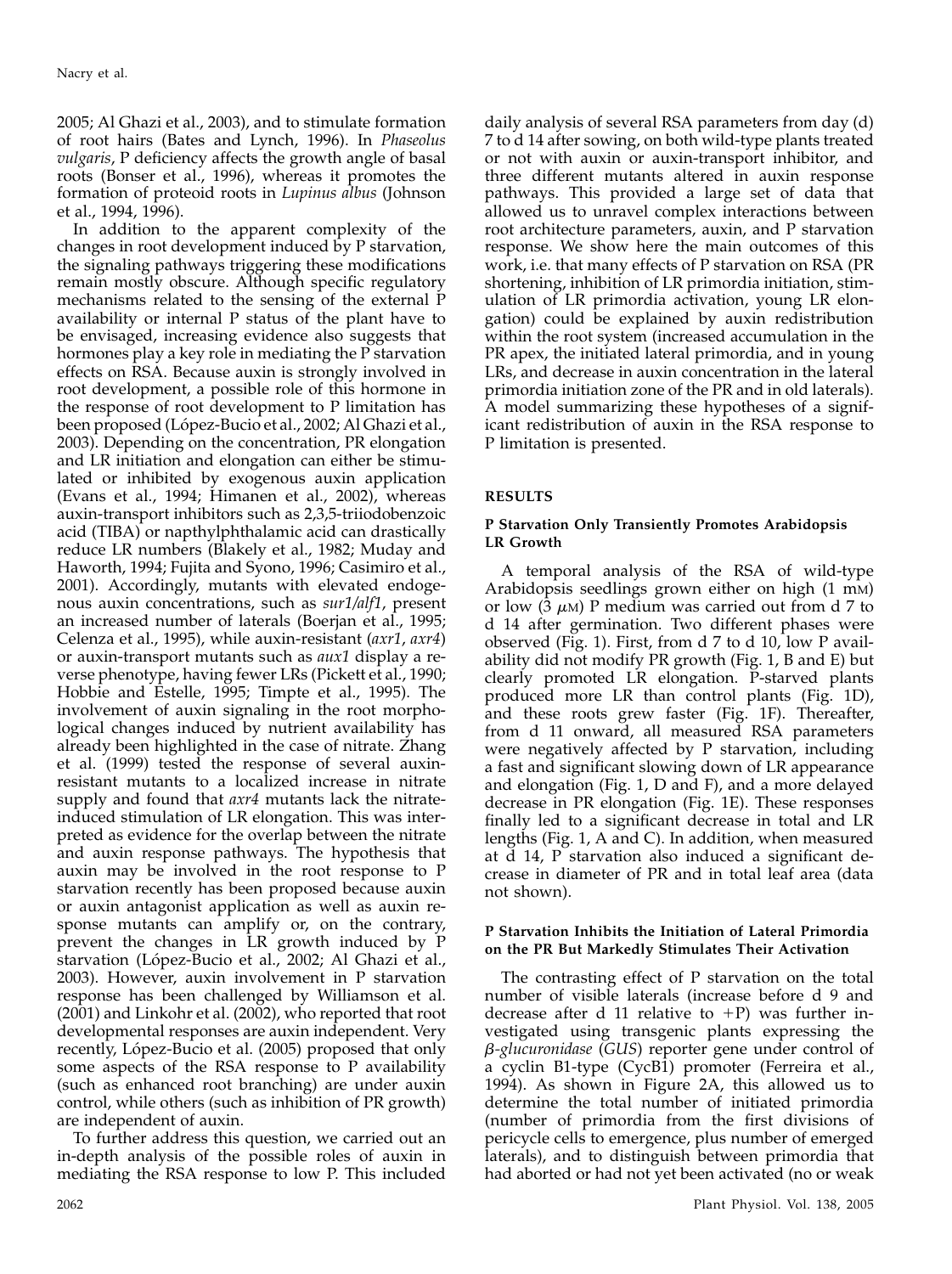

Figure 1. Effect of P availability on root architecture parameters. Wildtype Columbia seedlings were grown for 14 d in the presence of low (3  $\mu$ M;  $\circ$ ) or high (1 mM;  $\bullet$ ) P concentration on vertically oriented agar plates. Average values ( $\pm$ sD) of eight seedlings, calculated daily from d 7 to d 14 after sowing, are given for the length of the entire root system (A), the PR (B), the cumulated length of the LRs (C), the LR number (D), the PR elongation rate (E), and the LR elongation rate (F). Significant differences (*t* test) are indicated by asterisks: \*,  $P < 0.05$ ; \*\*,  $P < 0.01$ ; \*\*\*,  $P < 0.001$ .

staining) and those that were meristematically active (strong staining). At d 9 after germination (Fig. 2B), the total number of initiated primordia scored on the PR was markedly lower for P-starved plants than for controls, indicating a strong inhibition of initiation of LR primordia by low P availability. However, when considering the branched zone of the PR (i.e. the portion of the PR between the base and the youngest emerged lateral), it clearly appeared that the proportion of primordia that had developed into an emerged lateral was considerably higher in P-starved plants  $(>90\%)$  than in controls (approximately 50%; Fig. 2B).

Furthermore, most of the primordia found in the branched zone of the PR of control plants were only weakly stained (Fig. 2B), suggesting that they had aborted. Very similar results were obtained in the apical part of the PR of 14-d-old plants, which had developed after d 9 (Fig. 2C). Both results show that under  $\bar{P}$  starvation, fewer primordia were initiated but a much higher proportion of these primordia actually generated LR. A modified balance between these two opposite actions of low P availability (inhibition of primordia initiation and stimulation of primordia activation) may explain why contrasting effects of P starvation were found on LR number at d 9 and d 14 (Fig. 1D).

Significant changes between P-starved and control plants were also observed concerning second-order lateral primordia, located on primary laterals (Fig. 3). As on the PR, low P availability led at d 14 to a decrease in the total number of initiated primordia in old laterals (i.e.  $>1.5$  cm). However, the opposite was found in younger laterals (i.e.  $\leq 1$  cm). This shows that the consequences of P starvation on lateral primordia initiation are not always associated with an inhibitory effect but also somewhat depend on the status of the root itself.

## Auxin Alters the RSA Response to P Starvation, Even at Later Stages When the Overall Plant Growth Is Severely Affected

Results reported above and published data suggest that auxin may be involved in some aspects of root adaptive response to P starvation. To unravel its role, we performed an additional series of experiments, similar to that described in Figure 1, but including various auxin response mutants (axr4, aux1, and eir1) and exogenous indole-3-acetic acid (IAA) or auxintransport inhibitor (TIBA) applications. The IAA and TIBA concentrations (0.1  $\mu$ M for both) were selected on the basis of preliminary work performed on plants cultivated on high P medium and treated with a wide range of IAA levels (data not shown). Both hormonetreated wild-type and mutant plants displayed the expected changes in RSA already characterized in previous reports (Fig. 4). For instance, the IAA-treated plants presented a reduced primary root length (Evans et al., 1994) and increased LR length and density (Casimiro et al., 2001; Himanen et al., 2002), whereas the TIBA-treated plants or the axr4 mutant harbored an opposite LR phenotype (Hobbie and Estelle, 1995). The aux1 and eir1 mutants showed the well-known root agravitropic phenotype and the typical modification of LR insertion angles (Pickett et al., 1990; Roman et al., 1995).

At different time points during the P starvation treatments, several RSA parameters appeared to be strongly affected by the IAA or TIBA treatments as well as by a mutant background. We focused on the RSA data obtained at d 9 and d 14 (Figs. 5 and 6, respectively) because these two time points are illus-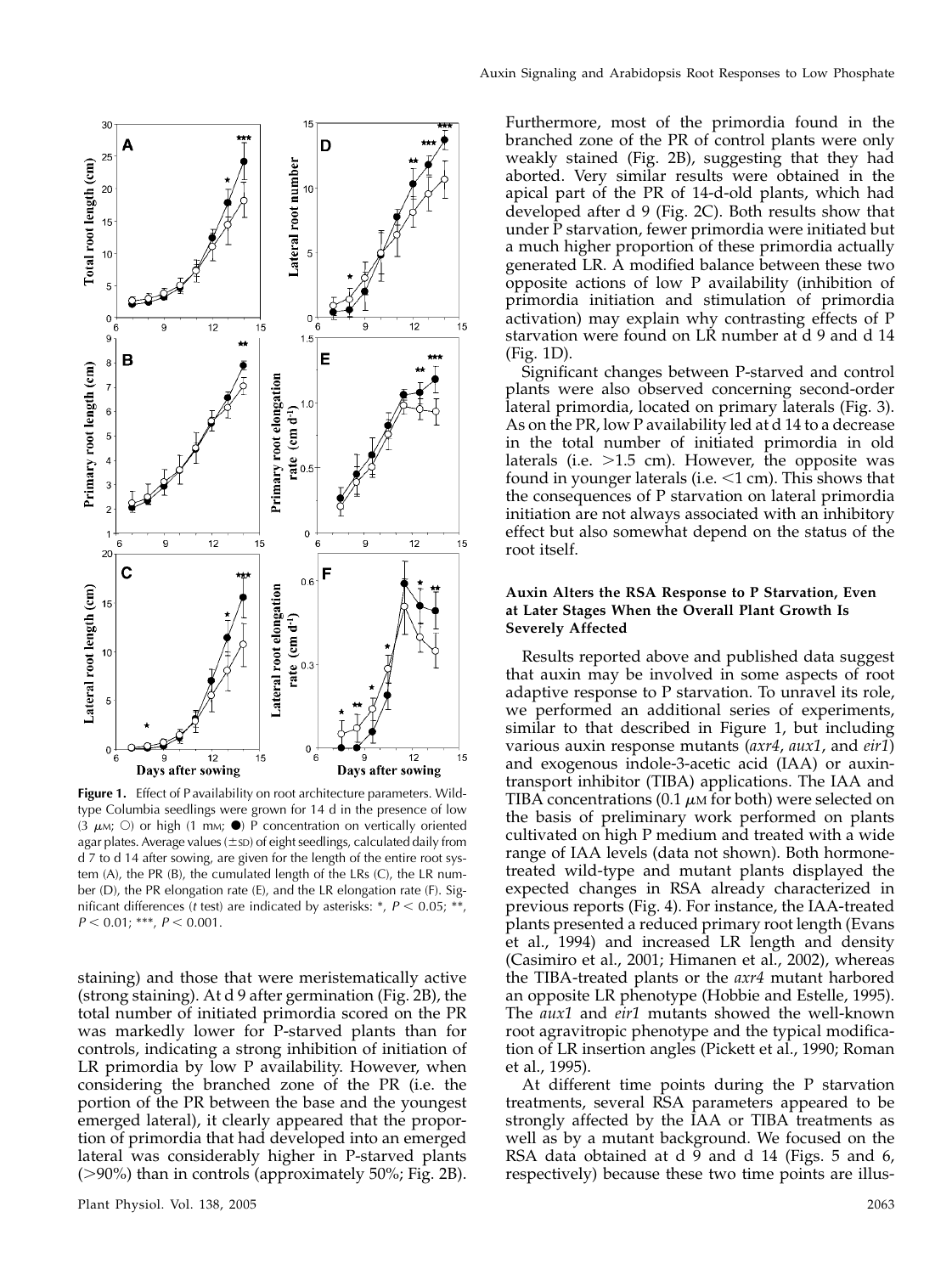

Figure 2. Effect of P availability on both primordia number and meristematic activity. A, Histochemical GUS staining of transgenic (CycB1::GUS) Arabidopsis plants that were cultivated on high (1 mm) or low (3  $\mu$ m) P medium on vertically oriented agar plates. Meristematic activity was estimated according to staining intensity; plain boxes correspond to emerged LRs, black dots represent intensely stained primordia, and white dots correspond to weakly stained primordia. Bar  $= 1$  cm. B and C, Schematic representation of individual entire PRs (B) of plants grown on high or low P medium for 9 d or apical part of the PR (C) of a 14-d-old plant that had developed after d 9. Bars  $= 1$  cm.

trative of the two phases of the root response to P starvation identified from the experiment shown in Figure 1. At both time points, d 9 (data not shown) and d 14 (Table I) statistical analyses were conducted. ANOVA indicated that all 17 RSA parameters were highly significantly affected by the hormonal treatments or in the mutants as compared to the wild type at d 14, whereas only 10 of them responded to P starvation (Table I). Interestingly, 12 RSA parameters were strongly affected by the hormonal treatment  $\times$ P starvation interaction, showing that auxin and P availability did not act independently.

At d 9, LR growth was stimulated by low P availability, and both LR density and elongation rate were higher in starved plants than in controls (Fig. 5), as observed previously in the independent experiment of Figure 1. However, IAA treatment and all investigated mutations suppressed or moderated the positive effect of P starvation on both parameters of LR growth, at the exception of the axr4 mutation. In this mutant, the increase in LR density by low P was prevented, but not the stimulation of LR elongation rate (Fig. 5). At d 14, the negative effects of P starvation on growth of primary and LR noticed in the experiment of Figure 1 were confirmed (Fig. 6). At the same time, IAA or TIBA treatments and the various mutations strongly modified most of these effects. Exogenous IAA supply amplified the decrease in PR elongation rate induced by low P, while TIBA treatment or all three mutations prevented this decrease (Fig. 6). Concerning LR density, the detrimental effect of P starvation was reverted by IAA or suppressed by TIBA treatments (Fig. 6). The increased LR density in IAA-treated plants was mainly due to a higher number of LR and not to a strongly reduced PR length (although the elongation rate of the PR begins to be drastically reduced at d 14; Fig. 6). Furthermore, TIBA or the *axr4*, *aux1*, and *eir1* mutations profoundly altered the action of P starvation on the LR elongation rate since they all result in a marked increase of this parameter in P-starved plants compared with unstarved plants (Fig. 6). Some of these observations made at d 14 are particularly striking because they indicate that, depending on the auxin status of the plant, LR growth can still be either unaffected or even stimulated by P starvation. As an example, P starvation strongly stimulated LR elongation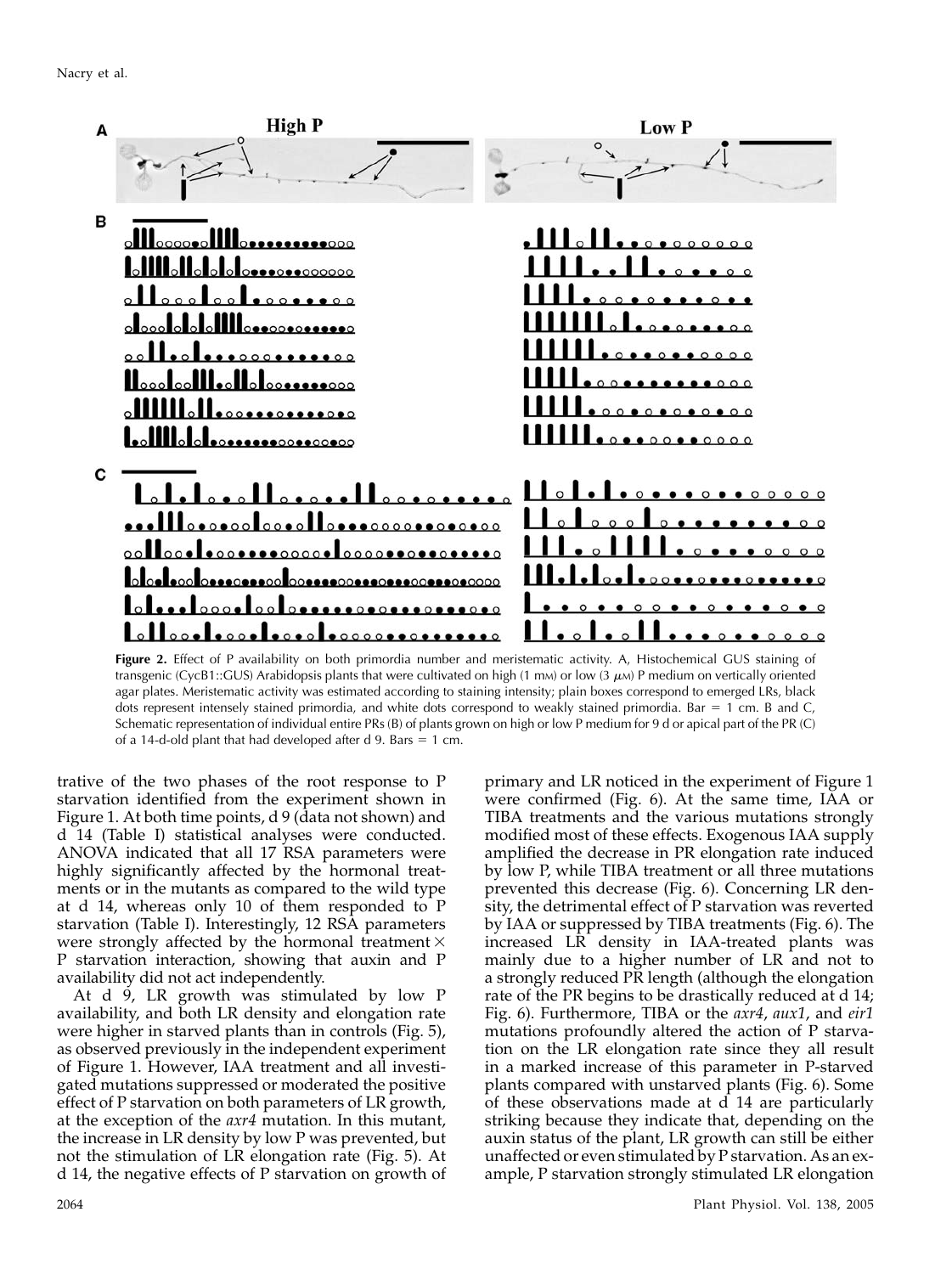

Figure 3. Effect of P availability on the number of second-order primordia initiated on LRs. Transgenic (CycB1::GUS) Arabidopsis plants were cultured for 14 d on vertically oriented agar plates containing high (1 mm) or low (3  $\mu$ M) P medium and histochemically GUS stained to easily and unambiguously score all initiated primordia. Data correspond to the average number of primordia  $(\pm sD)$ scored on LRs of different length of eight plants. Seedlings were cultured on low (white bars) or high (black bars) P medium. Probabilities are indicated by asterisks:  $*$ ,  $P < 0.05$ ; \*\*,  $P < 0.01$ ; \*\*\*,  $P < 0.001$ . ns, Not significant.

rate in the presence of TIBA, with no effect on either LR density or PR elongation rate (Fig. 6). This suggests that the slowing down of root growth after 11 d of culture on low P medium (Fig. 1) was not simply caused by nutrient shortage but represented a true adaptive response in which auxin might play a crucial role. The situation appeared to be different in the shoot, where the decrease in total leaf area resulting from growth on low P medium was unaffected by all treatments or mutations (Fig. 7), suggesting that the effect of P starvation on shoot growth might be independent of auxin signaling.

A more detailed temporal study of the effect of auxin on both responses of PR elongation rate and LR density to low P showed that this hormone did not act in modifying the timing of the phase shifts induced by P limitation but rather in modulating the magnitude of the response to low P (Fig. 8). Indeed, the PR elongation rate in plants grown on low P started to decrease at roughly the same time point regardless of the presence or the absence of IAA in the medium, but the amplitude of this effect was markedly higher in IAA-treated plants (Fig. 8A). Similarly, the fact that IAA reverted the negative effect of low P on LR density at d 14 cannot be explained by a delayed appearance of LR in IAA-treated plants grown on high P (Fig. 8B).

## The Free IAA Levels in Different Parts of the Root Are Significantly Modified by P Starvation

The results detailed above suggest that auxin plays a central role in the response of RSA to P starvation. At least two hypotheses could be generated from the data obtained at d 14. First, low P availability induces increased transport and accumulation of auxin into the PR apex, which triggers the slowing down of PR growth in P-starved plants. This is supported by the fact that IAA supply amplified the negative effect of P starvation on PR elongation rate, while inhibition of IAA transport (TIBA, aux1, eir1) or reduced sensitivity to auxin (axr4) suppressed it (Fig. 6). Second, P starvation results in a decreased auxin accumulation in the primordia initiation zone of the PR. This would explain why low P availability reduces primordia in-



Figure 4. Morphology of hormonetreated wild-type seedlings and auxin mutants. Wild-type Columbia or mutant seedlings were grown for 14 d on high (1 m<sub>M</sub>) P medium on vertically oriented agar plates. IAA and TIBA correspond to wild-type seedlings, Col-0 ecotype, grown on 0.1  $\mu$ M IAA or 0.1  $\mu$ M TIBA, respectively. axr4, aux1, and eir1 indicate axr4-1, aux1-7, and eir1-1 mutant seedlings.  $Bars = 1 cm$ .

Plant Physiol. Vol. 138, 2005 2065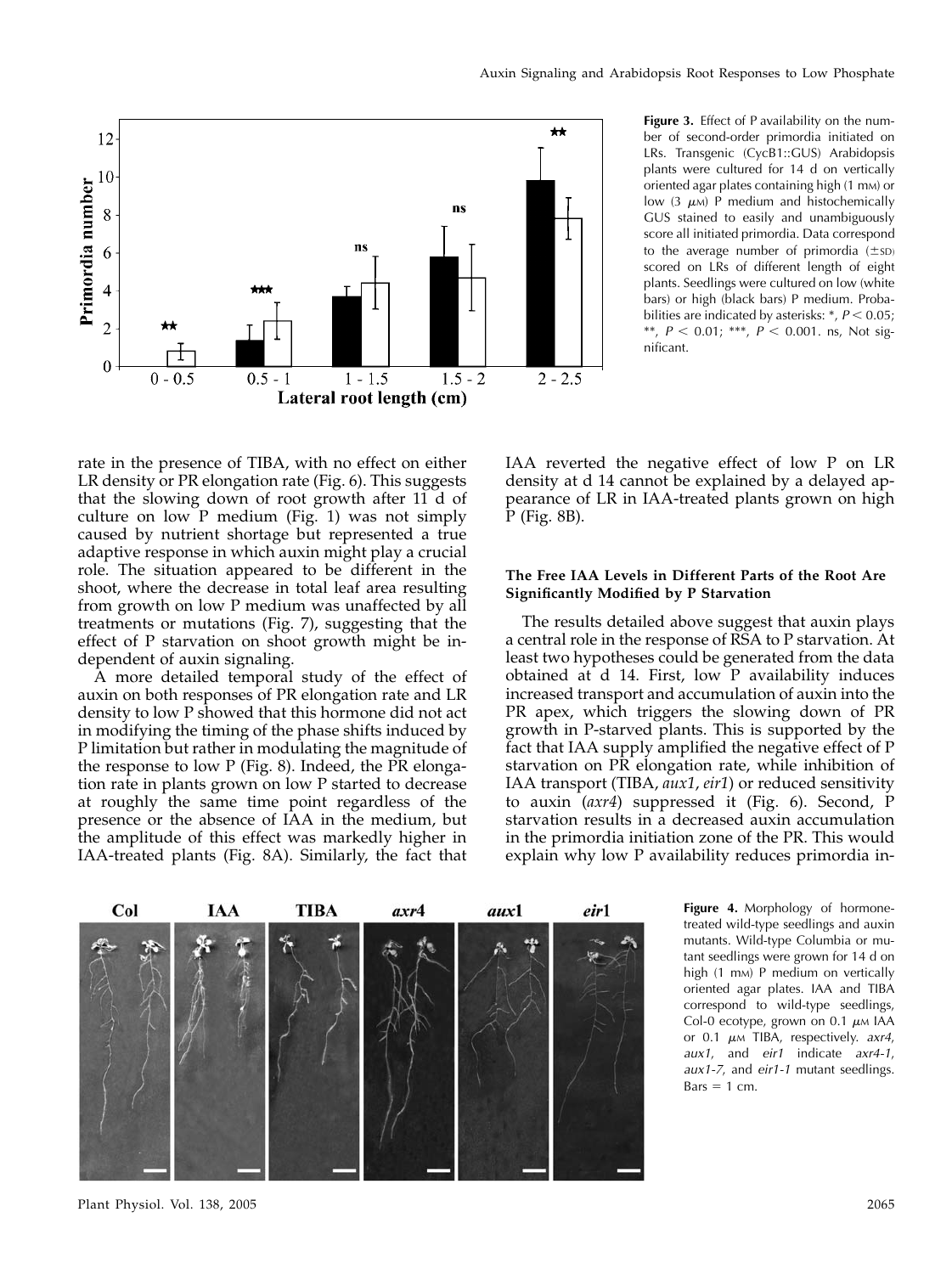

Figure 5. Effect of P availability and hormone treatments on LR density and LR elongation rate of Arabidopsis. Seedlings were grown for 9 d on low (white bars) or high (black bars) P medium on vertically oriented agar plates. IAA corresponds to wild-type seedlings, Col-0 ecotype, grown on 0.1  $\mu$ M IAA.  $axr4$ ,  $aux1$ , and  $eir1$  indicate  $axr4-1$ ,  $aux1-7$ , and eir1-1 mutant seedlings. Data correspond to the average value  $(\pm$ sD) of eight seedlings. Significant differences (t test) are indicated by asterisks: \*,  $P < 0.05$ ; \*\*,  $P < 0.01$ ; \*\*\*,  $P < 0.001$ . ns, Not significant.

itiation (Fig. 2, A and B) and LR density at d 14, which is reverted by IAA supply (Fig. 6).

To test the hypothesis that P starvation alters RSA through local variations of auxin concentration in various portions of the root system, free IAA was quantified in different parts of seedlings grown for 14 d on high or low P medium (Fig. 9). Specific analysis of the primordia initiation zone could not be performed due to the difficulty to determine its precise location from macroscopic observations. The data obtained confirmed that, in P-starved plants compared to controls, auxin concentration was significantly increased (by 45%) in the PR apex. Increases in free IAA concentration in response to low P availability were also observed in the whole PR and in young LRs, whereas auxin concentration was decreased in old ones (Fig. 9). IAA concentration in the aerial part was not affected. All these changes were partially or totally prevented by TIBA treatment (Fig. 9), clearly demonstrating that variations in the auxin concentration in response to low P are probably due to changes in transport rather than in de novo synthesis.

To visualize auxin distribution and local accumulation at the microscopic level, we used the auxinresponsive reporter DR5::GUS (Ulmasov et al., 1997). A strong GUS activity was detected in the PR apex in both starved and control plants (Fig. 10, A–D). Phosphate depletion induced an increase as well as an

expansion of GUS expression, leading to strong staining of the columella and the vascular tissue (Fig. 10, B and D). The LR development was followed from primordia initiation to postemergence in plants cultivated on low or high P medium (Fig. 10, E–P). For plants cultivated on high P medium, a weak GUS staining was systematically detected in stage I and II primordia (Fig. 10, E and G), whereas it was only occasionally observed at stages V and VI (Fig. 10, I and K). Later on, a strong GUS expression was observed at the tips of emerged primordia (Fig. 10M) and in young LR (Fig. 10O). In P-starved plants, a much stronger GUS activity was always observed at the different development stages (Fig. 10, F, H, J, and L), especially prior to emergence (Fig. 10L). Similarly, a stronger and wider expression was observed at the tips of emerged primordia (Fig. 10N) and in young laterals, where GUS



Figure 6. Effect of P availability and hormone treatments on PR elongation rate, LR density, and LR elongation rate of Arabidopsis. Seedlings were grown for 14 d on low (white bars) or high (black bars) P medium on vertically oriented agar plates. IAA and TIBA correspond to wild-type seedlings, Col-0 ecotype, grown in presence of 0.1  $\mu$ M IAA or 0.1  $\mu$ M TIBA, respectively. axr4, aux1, and eir1 correspond to the axr4-1, aux1-7, and eir1-1 mutant seedlings. Data correspond to the average value  $(\pm s_D)$  of eight seedlings. Significant differences (t test) are indicated by asterisks: \*,  $P < 0.05$ ; \*\*,  $P < 0.01$ ; \*\*\*,  $P < 0.001$ . ns, Not significant.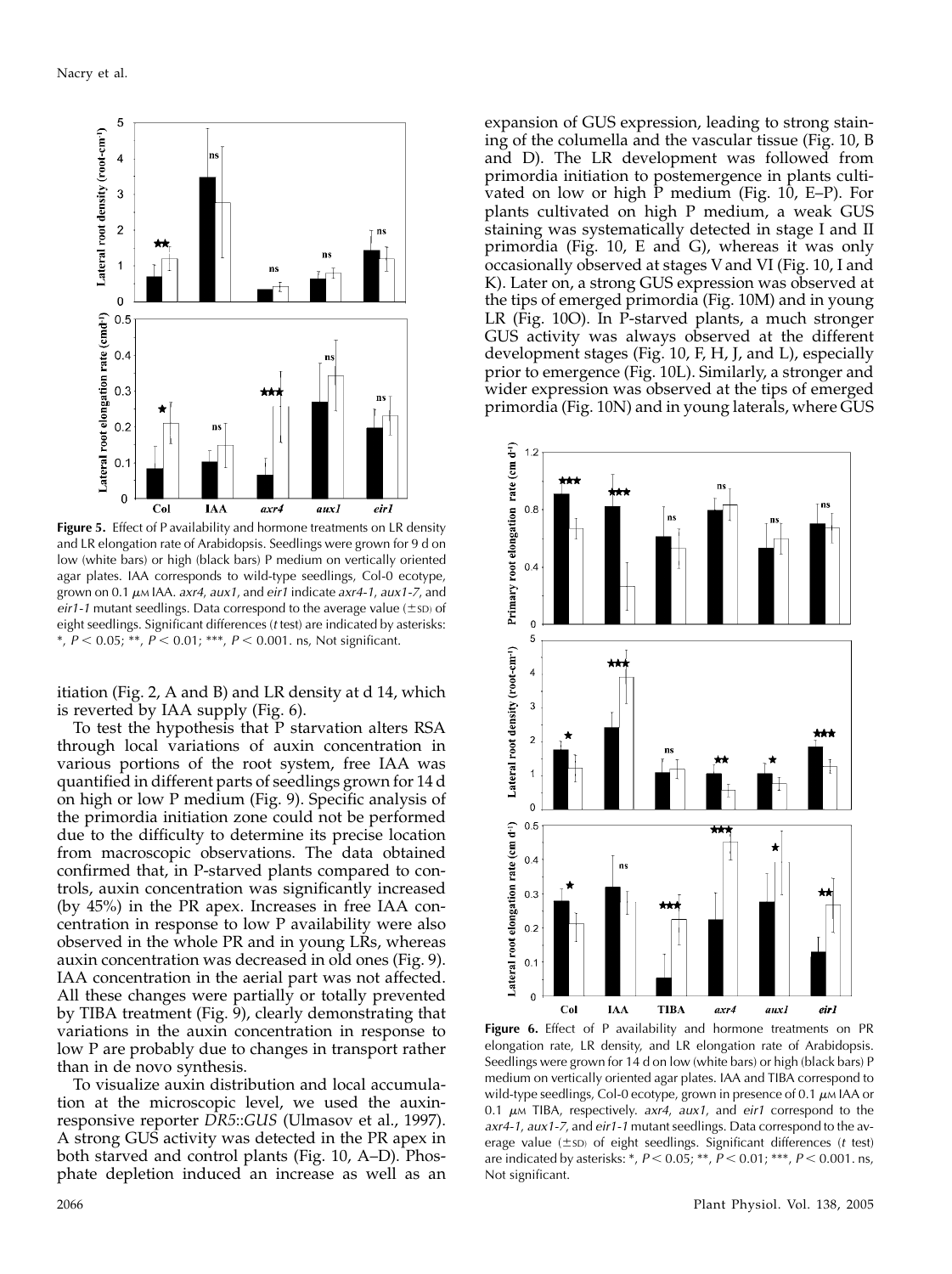### Table I. Summary of the analysis of variance for 17 root architecture traits measured 14 d after germination on mutants or hormone-treated wild-type seedlings grown on high  $(+P)$  or low  $(-P)$  P medium

Treat. and P Starv. columns represent the effects of hormonal treatments (or mutants) or P starvation effect, respectively. The Treat.  $\times$  P Starv. column represents the first-order interaction (hormonal treatment [or mutants]  $\times$  P starvation). Probabilities are indicated by asterisks: \*,  $P < 0.05$ ; \*\*,  $P < 0.01$ ; \*\*\*,  $P < 0.001$ . ns, Not significant.

|                                                                | Source of Variation at Day 14 |        |                                          |
|----------------------------------------------------------------|-------------------------------|--------|------------------------------------------|
|                                                                |                               |        | Treat. P Stary. Treat. $\times$ P Stary. |
| Primary root length (cm)                                       | $***$                         | $***$  | $***$                                    |
| Primary root elongation<br>rate (cm $d^{-1}$ )                 | ***                           | **     | ***                                      |
| Total LR length (cm)                                           | ***                           | ns     | ns                                       |
| LR number                                                      | $***$                         | $**$   | $**$                                     |
| LR growth arrest                                               | $***$                         | ns     | ×                                        |
| Length of branched zone (cm)                                   | $***$                         | ns     | ns                                       |
| Length of unbranched<br>zone $(cm)$                            | $***$                         | ns     | $***$                                    |
| LR elongation rate (roots longer<br>than 0.3 cm; cm $d^{-1}$ ) | ***                           | ns     | ***                                      |
| LR density (PR length)                                         | $***$                         | $**$   | *                                        |
| LR density (length of<br>branched zone)                        | ***                           | **     | *                                        |
| Elongation rate of the LRs<br>1, 2, and 3 (cm $d^{-1}$ )       | ***                           | $\ast$ | ***                                      |
| Elongation rate of the LRs<br>4, 5, and 6 (cm $d^{-1}$ )       | $***$                         | ns     | ns                                       |
| Elongation rate of the LRs<br>7, 8, and 9 (cm $d^{-1}$ )       | ***                           | *      | ns                                       |
| Primary root diameter (mm)                                     | ***                           | ***    | ns                                       |
| Primordia density                                              | $***$                         | $***$  | ×                                        |
| Primordia number                                               | $***$                         | $***$  | ×                                        |
| Length of primary root<br>with primordia (cm)                  | ***                           | ns     | ***                                      |

activity was also located in the vascular tissue (Fig. 10P). These expression patterns of the DR5::GUS reporter gene thus suggest that P starvation results in an auxin overaccumulation or drastically modifies auxin sensitivity in the apex of the PR, in initiated primordia, and in young LR.

# P Starvation Mimics the Effect of Auxin on the Root Phenotype of the alf3 Mutant

The hypothesis of an overaccumulation of auxin in initiated primordia in response to P starvation was further investigated using the alf3 mutant. This mutant is strongly altered in LR development, with a root system consisting of a long PR covered with many arrested LR primordia (Celenza et al., 1995). In this mutant, maturation of LR can only be rescued by addition of IAA (Celenza et al., 1995). In our culture conditions,  $\alpha l/3$  mutant plants on high P medium presented the characteristic phenotype in the absence of IAA, i.e. very few elongating LR and many arrested primordia (Fig. 11). When grown on low P medium, however, the *alf3* mutant developed

many elongating LR, thus mimicking the phenotype observed in the presence of IAA. This strongly suggests that P starvation indeed induced an increase in auxin accumulation or auxin sensitivity in initiated primordia and emerging LR, which was responsible for the elongation of these roots in the alf3 mutant.

#### DISCUSSION

# The RSA Response to Low P Involves Both Stimulatory and Inhibitory Effects on Specific Root Growth Parameters and Is Dependent on Auxin Signaling

In many plant species, it has been shown that low P availability in the external medium strongly alters RSA (Drew, 1975; Johnson et al., 1994; Bonser et al., 1996; Carswell et al., 1996; Williamson et al., 2001; Linkohr et al., 2002; López-Bucio et al., 2002; Al Ghazi et al., 2003). This is often considered an adaptive response, leading toward enhancing the P uptake capacity of the plant. Despite the important implications, little is known about the physiological and molecular events responsible for sensing of P limitation, and its effect on the root system development (Ticconi and Abel, 2004). Furthermore, changes in RSA triggered by P limitation are complex, and many studies led to contrasting and sometimes conflicting conclusions. For example, Williamson et al. (2001) and Al Ghazi et al. (2003) showed that the total root length was unaffected by P starvation, whereas it was significantly reduced in the experiments reported by López-Bucio et al. (2002, 2005). Similarly, LR density appeared to be either reduced (Al Ghazi et al., 2003), unaffected (Linkohr et al., 2002), or increased (López-Bucio et al., 2002, 2005) in response to P starvation.



Figure 7. Effect of P availability and hormone treatments on Arabidopsis leaf area. Wild-type Columbia or mutant seedlings were grown for 14 d on low (white bars) or high (black bars) P medium on vertically oriented agar plates. Aerial parts were excised and scanned, and projected leaf area was quantified. IAA and TIBA correspond to wildtype seedlings, Col-0 ecotype, grown in presence of 0.1  $\mu$ M IAA or 0.1  $\mu$ M TIBA, respectively.  $axr4$ ,  $aux1$ , and  $eir1$  correspond to the axr4-1, aux1-7, and eir1-1 mutant seedlings. Data correspond to the average value  $(\pm s_D)$  of eight seedlings. Significant differences (t test) are indicated by asterisks: \*,  $P < 0.05$ ; \*\*,  $P < 0.01$ ; \*\*\*,  $P < 0.001$ . ns, Not significant.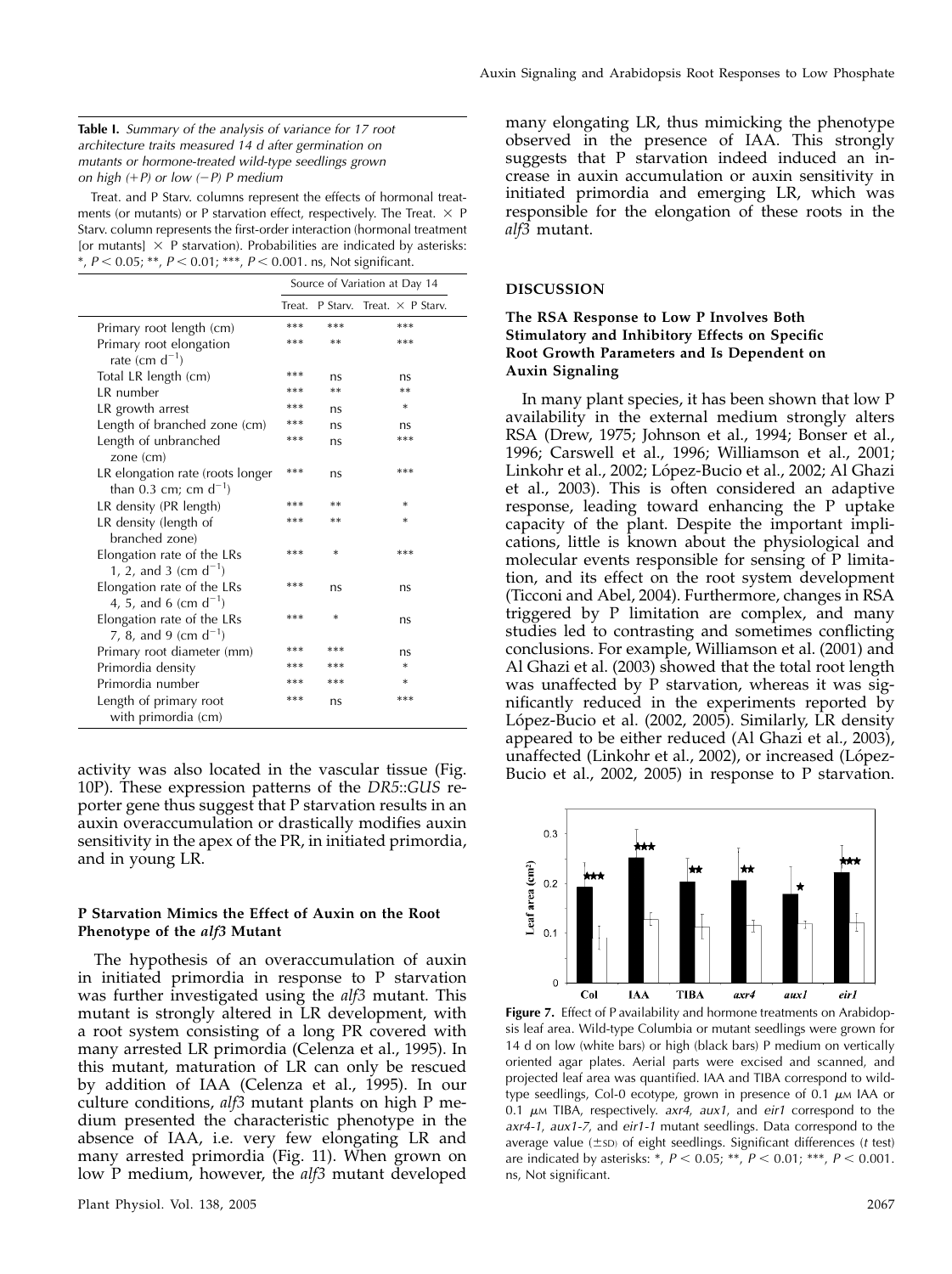

Figure 8. Effect of P availability and IAA treatment on PR elongation rate and LR density of Arabidopsis. Auxin-untreated (circles) and IAAtreated (triangles) Col-0 seedlings were grown for 14 d on low (white marks) or high (black marks) P medium on vertically oriented agar plates. Average values ( $\pm$ sp) of eight seedlings, calculated daily from d 7 to d 14 after sowing, are given for the PR elongation rate (A) and the LR density (B). Significant differences (t test) are indicated by asterisks: \*, P  $< 0.05;$  \*\*,  $P < 0.01;$  \*\*\*,  $P < 0.001$ .

Moreover, marked discrepancies are also obvious between the conclusions of various experiments aimed at determining the role of hormone signaling in the adaptive response of RSA to P starvation (Forde and Lorenzo, 2001). On the one hand, it has been suggested that neither auxin nor abscisic acid plays a crucial role in the modifications of total or LR length in P-starved plants (Trull et al., 1997; Williamson et al., 2001). On the other hand, a strong involvement of auxin signaling was proposed from studies indicating that P effect on PR length and LR density and elongation rate is significantly altered in both auxin mutants and auxintreated wild-type plants (López-Bucio et al., 2002; Al-Ghazi et al., 2003). In agreement with this apparent complexity of the action of P on RSA, our results indicate that low P induced a biphasic response with, first, an increase in LR growth with no effect on PR elongation, and, later on, a general negative effect on growth of all roots. Such temporal variations might have been missed in many studies performed to date, which generally lacked time-course measurements. In

Figure 9. Free IAA levels measured in seedlings grown for 14 d on high or low P medium. Free IAA levels were measured from leaves, PR central part (from the last basal emerged LR downward but excluding the last centimeter), PR apex (1 cm), long LRs  $(>1.5$  cm), and short LRs  $(<1.5$  cm) of seedlings grown for 14 d. Data correspond to the average value  $(\pm s)$  of three independent cultures of Columbia seedlings cultured on high (black bars) or low (white bars) P medium or in the presence of 0.1  $\mu$ M TIBA on high (hatched bars) or low (dotted bars) P medium.

previous experiments performed in very similar conditions except for lower light intensity and different wavelengths (Al Ghazi et al., 2003), most of the effects of P starvation reported above, i.e. the decrease in PR growth (Fig. 1E), the late decrease in LR number after d 10 (Fig. 1D), and the transient increase in LR elongation rate (Fig. 1F), were already observed. However, LR number was not initially stimulated in response to low P in the experiments of Al Ghazi et al. (2003). This may indicate that external conditions such as light affect the way of RSA reacts to P starvation, possibly through changes in the carbon status of the root, which has been found crucial for LR growth (Freixes et al., 2002).

Our results also delineate contrasting effects of P starvation on LR development with a strong inhibition of primordia initiation combined with a marked stimulation of their activation (Fig. 2, B and C). Such dual effects also occurred on old LR (i.e. $>1.5$  cm), where appearance of second-order LRs was observed after 14 d of culture on low P medium despite reduced primordia density (Fig. 3). Second-order laterals were never observed for plants grown on high P medium (data not shown). If nutritional regulation of LR elongation has been documented (see above), very little is known concerning the effect of nutrients on the primordia initiation. To date, only high carbon-to-nitrogen ratio has been reported to dramatically repress primordia initiation with little or no effect on the PR (Malamy and Ryan, 2001). On the contrary, P starvation has been reported to induce primordia initiation either in wild-type plants (López-Bucio et al., 2002) or in *pdr2* mutant (Ticconi et al., 2004), but, in both cases, this phenotype was mainly the consequence of an early abortion of the root apical meristem (López-Bucio et al., 2002; Ticconi et al., 2004).

Taken together, these root adaptive responses suggest that hormones and, more likely, auxin might be involved. To study its action, we used concentrations of IAA and TIBA that were 1 to 3 orders of magnitude lower than those applied in previous studies (López-Bucio et al., 2002; Karthikeyan et al., 2002). These



2068 Plant Physiol. Vol. 138, 2005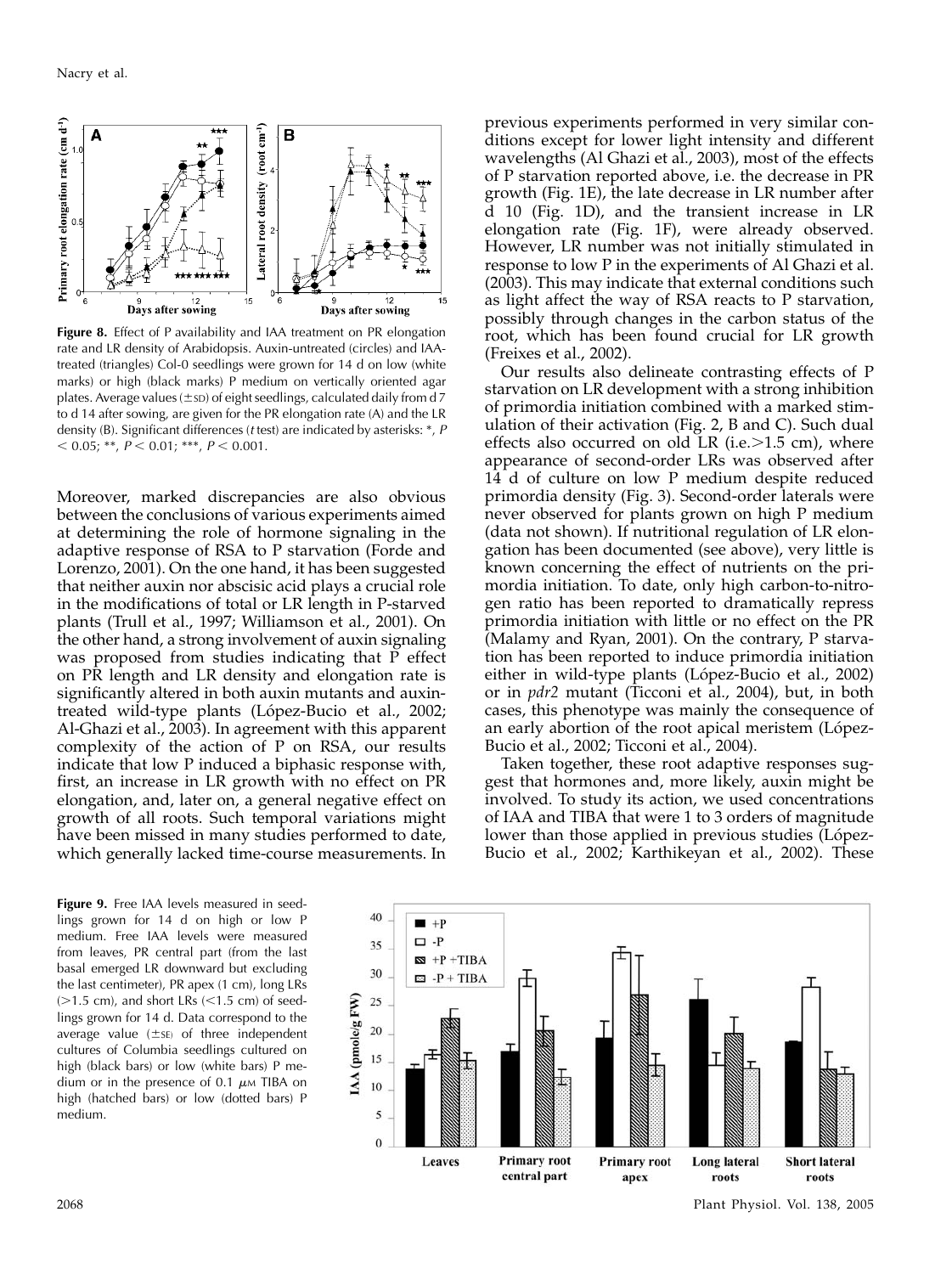

Figure 10. Effect of P availability on auxin-responsive reporter DR5::GUS expression in PR apex and LRs. Transgenic (DR5::GUS) Arabidopsis plants were cultured for 14 d on high (A, C, E, G, I, K, M, and O) or low (B, D, F, H, J, L, N, and P) P medium followed by histochemical GUS staining. The expression pattern of the DR5::GUS was observed in the PR apical meristem (A–D) and from primordia initiation to postemergence of LRs (E–P). Primordia stages were named according to Malamy and Benfey (1997): stage I (E and F), stage II (G and H), stage V (I and J), stage VI (K and L), emergence (M and N), and LR elongation (O and P). Bars = 50  $\mu$ m.

concentrations were sufficient to induce the expected changes in RSA (Fig. 4) without completely disturbing growth of the plant. This analysis was completed by the investigation of auxin mutants to limit potential hormonal uptake biases due to P treatment and simultaneous investigation of several levels in the response pathways. Most of the RSA responses to P starvation observed in wild-type controls were profoundly perturbed in auxin mutants or in IAA- or TIBA-treated wild-type plants (Figs. 5 and 6). Furthermore, one main outcome of our work is the conclusion that auxin signaling is involved in both the stimulatory and inhibitory effects of low P availability on RSA (Figs. 5 and 6). Data obtained at d 14 were particularly striking because they show that the general slowing down of root growth observed at this latter stage of  $\tilde{P}$ starvation can be to some extent prevented in mutants or treated wild-type plants. Indeed, several key parameters of RSA were actually increased rather than

Plant Physiol. Vol. 138, 2005 2069

decreased by the 14-d P starvation period in some of these plants (Fig. 6). This suggests that the adverse effect of long P starvation on root growth cannot be solely explained by a general nutrient shortage (either P or carbon availability due to the 50% leaf area reduction). It also clearly results from specific hormone signaling and thus should be considered as part of an adaptive response. Because of its depressive action on root development, this late adaptive response is difficult to interpret as a reaction of the plant aimed at improving soil exploration and P acquisition. However, it may be part of a general hormonedependent survival strategy, allowing slower but longer growth of the plant in adverse environment. This bears strong similarity with the hormone-mediated restriction of shoot growth in response to nitrogen starvation previously proposed by Chapin (1991).

Not all responses to P starvation seem to result from changes in auxin action. For instance, all mutants and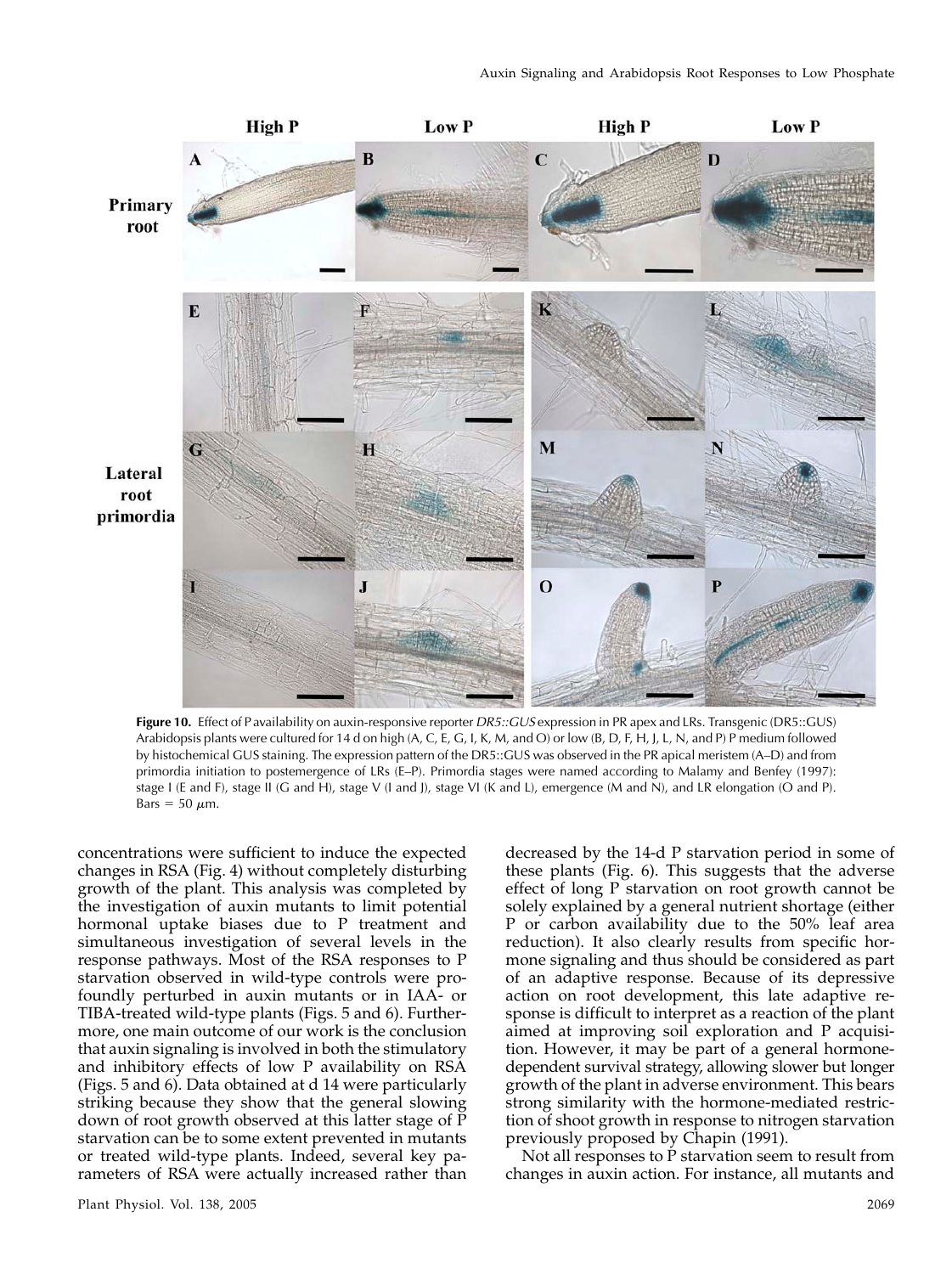

Figure 11. Effect of P availability on root architecture of alf3 mutant. The *alf3* mutant seedlings were grown for 14 d on high  $(+P)$  or low  $(-P)$ P medium on vertically oriented petri dishes. Bar  $= 1$  cm.

hormone-treated wild-type plants showed a similar decrease in leaf area in response to P starvation as untreated wild-type plants (i.e. around 50% reduction at the end of the experiment; Fig. 7). Another welldocumented response of the shoot to P starvation is anthocyanin accumulation (Raghothama, 1999; Martin et al., 2000; Franco-Zorrilla et al., 2002; Poirier and Bucher, 2002). In our experiments, the increase of leaf anthocyanin content in P-starved plants seemed also not affected by the various hormone treatments and mutations investigated (data not shown). Although limited to end-point measurements, these data suggest that the signals responsible for both P starvationinduced reduction of leaf expansion and leaf anthocyanin accumulation do not appear to be related to auxin signaling and remain unknown. However, these shoot responses are commonly observed after cytokinin treatments (Deikman and Hammer, 1995). This may indicate that P starvation affects leaf cytokinin homeostasis, a hypothesis in line with the known involvement of these hormones in several molecular responses to P starvation (Martin et al., 2000; Franco-Zorrilla et al., 2002; Karthikeyan et al., 2002). In addition, a role of cytokinins in the root-to-shoot signaling of nutrient sensing by the roots has already been documented in the case of nitrogen (Sakakibara, 2003).

## A Model Associating the RSA Response to P Starvation with a Global Redistribution of Auxin within the Root System

Our data support the idea that many effects of P starvation on RSA (Figs. 1–3) are strongly dependent on auxin signaling (Table I; Figs. 5, 6, and 8) and are associated with localized changes in auxin concentra-

a model postulating that most effects of P starvation on RSA are triggered by local changes in auxin concentration (Fig. 12). According to this model, P starvation results in (1) an overaccumulation of auxin in the root apical meristem, limiting elongation of the PR (Figs. 1A and 6); (2) a lower accumulation of auxin in the LR primordia initiation zone of the PR, inducing a significant decrease in primordia initiation (Figs. 2 and 3) and, subsequently, in LR density at d 14 (Figs. 1 and 6); (3) an overaccumulation of auxin in initiated primordia and young LR, which, on the one hand, stimulates primordia activation (Fig. 2, B and C), leading to an earlier emergence of young LR (Figs. 1 and 5), and, on the other hand, increases initiation of second-order primordia in these roots (Fig. 3); and (4) a reduction of auxin concentration in old LR, where this inhibits initiation of second-order primordia (Fig. 3). The action of auxin in triggering the inhibition by low P of the elongation of the PR (point 1 of the model)

tion in various parts of the root system (Figs. 9 and 10). The interpretation of these data led us to propose

is suggested first by the observation that exogenous auxin supply amplified this effect (Fig. 6) and, second, by the fact that the *axr4* mutant with reduced sensitivity to auxin had similar PR elongation rate at both levels of P supply (Figs. 6 and 8A). Our interpretation is that P starvation stimulates auxin accumulation in the PR apex, which resulted in a reduced elongation rate of the root. This is in agreement with the well-known negative action of auxin on PR elongation (Evans et al., 1994; Hobbie and Estelle, 1995; Timpte et al., 1995), and is further supported by our data showing that low P indeed resulted in a higher auxin concentration and an increased activity of the auxin-inducible DR5 promoter in the PR apex (Figs. 9 and 10).

The postulated decrease by P starvation of the auxin concentration in the LR initiation zone of the PR (point 2 of the model) could not be confirmed by direct auxin measurements or visualization of DR5 activity, mostly because of the difficulty in precisely locating this zone. However, low P availability strongly decreased the total number of primordia initiated along the primary axis (Fig. 2, B and C), an effect that certainly explains the lower LR number and density found in P-starved plants at d 14 (Figs. 1 and 6). Because cell cycle reactivation in the xylem pericycle, which leads to the initiation of primordia, is a step of LR development critically dependent on auxin (Casimiro et al., 2001, 2003; Himanen et al., 2002), this suggests that initiation of primordia in the PR of P-starved plants is limited by a local decrease in auxin concentration. Accordingly, the reduction of LR density at d 14 by low P supply was prevented by auxin supply (Figs. 6 and 8B). Furthermore, direct evidence that P starvation alters primordia initiation through local variations of auxin concentration is provided by the analysis of second-order primordia located on firstorder laterals (Fig. 3). Clearly, the changes induced by low P of the density of these primordia correlated with those of local auxin concentrations (Figs. 3 and 9). Both primordia density and auxin concentration increased in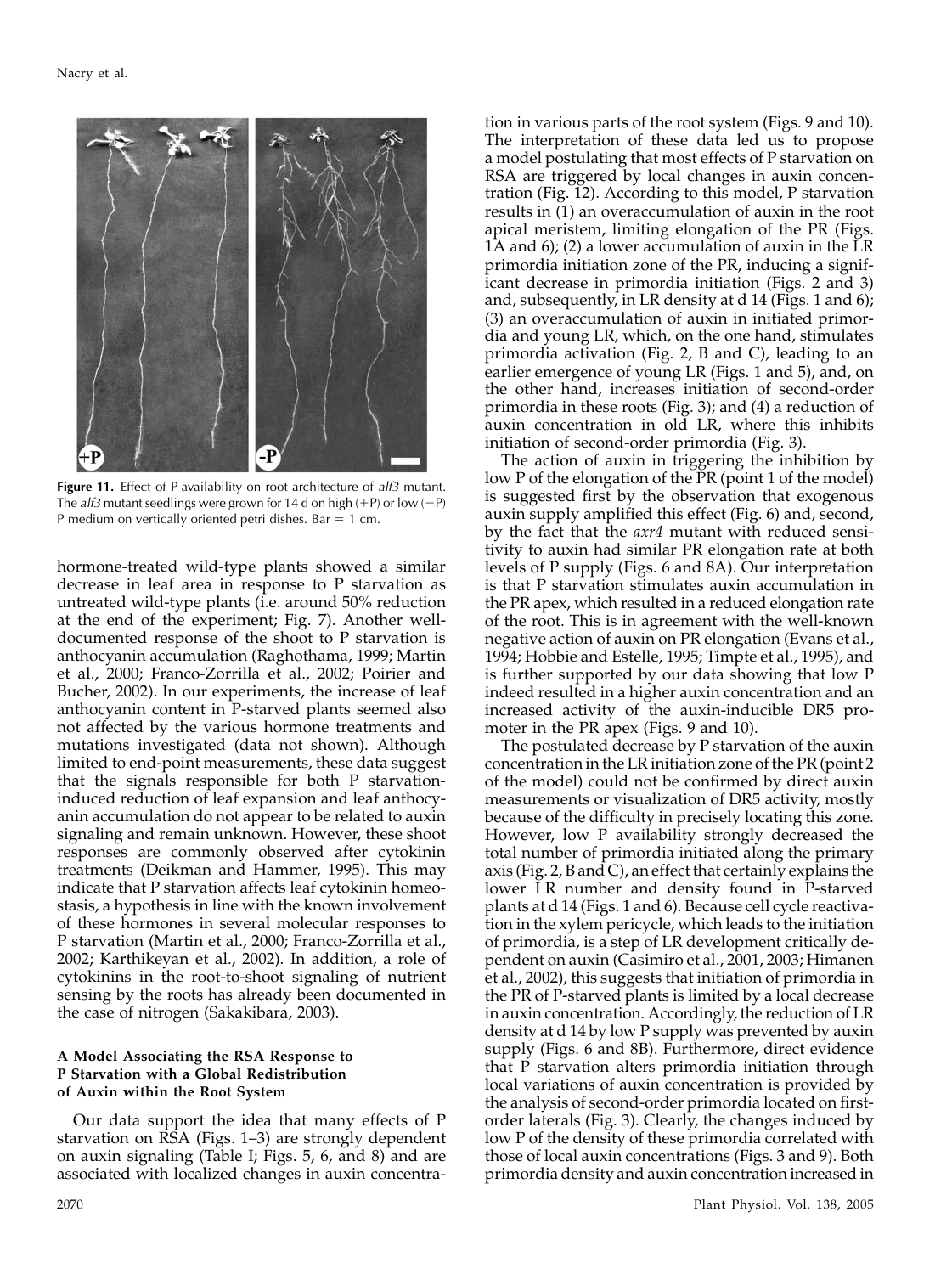

Figure 12. Schematic model of auxin redistribution within the root system in response to P starvation.

young LRs (point 3 of the model) but decreased in older ones (point 4 of the model).

The hypothesis that P starvation promotes LR development through increased auxin accumulation in initiated primordia or newly emerged young LRs (point 3 of the model) is strongly supported by several lines of evidence. First, low P dramatically stimulated activation of initiated primordia (Fig. 2, B and C), a process relying on the auxin-mediated establishment and activity of a new meristem (Celenza et al., 1995; Malamy and Benfey, 1997; Himanen et al., 2002). Second, the increase in auxin concentration in both primordia and young LRs of P-starved plants was clearly confirmed by both auxin assays and localization of DR5 activity (Figs. 9 and 10). Third, P starvation was able to mimic the effect of auxin supply in overcoming the inhibition of LR emergence and growth in the alf3 mutant (Fig. 11). Fourth, as stated above, low P stimulates initiation of second-order LR primordia in young LRs (Fig. 3).

Although our data are consistent with local changes in auxin concentration in response to low P, we cannot exclude that in the portions of the root system that were only investigated using DR5::GUS expression (primordia initiation zone of the PR and initiated primordia), the effect of low P could be associated with a modified sensitivity to auxin and not to external changes in auxin concentration.

In a recent study, López-Bucio et al. (2005) also investigated the involvement of auxin in the response of various aspects of root development to P starvation. In agreement with our model, their data show that low P stimulates activation of LR primordia since a much higher proportion of initiated primordia evolved from stage A (up to three cell layers) to stage D (LR longer than 0.5 mm) in P-starved plants as compared to controls. As we do, they attribute this effect to increased concentration of (or responsiveness to) auxin in LR primordia. On the other hand, their conclusions concerning the inhibition of PR growth by low P markedly differ from ours. In their experiments, P starvation resulted in an almost arrest of PR growth at a very early stage (i.e. 6 d after planting), which was associated with a decrease in DR5 promoter activity in the PR apex, suggesting lower auxin concentration (i.e. the reverse of what is seen in our plants). The reasons for this discrepancy are unclear, but it should be noted that, in our conditions, the negative effect of low P on PR growth is much more delayed (observed at d 13 versus d 6 after planting), and significantly lower (PR length decreased by  $10\%$  versus  $80\%$ ), than in López-Bucio et al. (2005).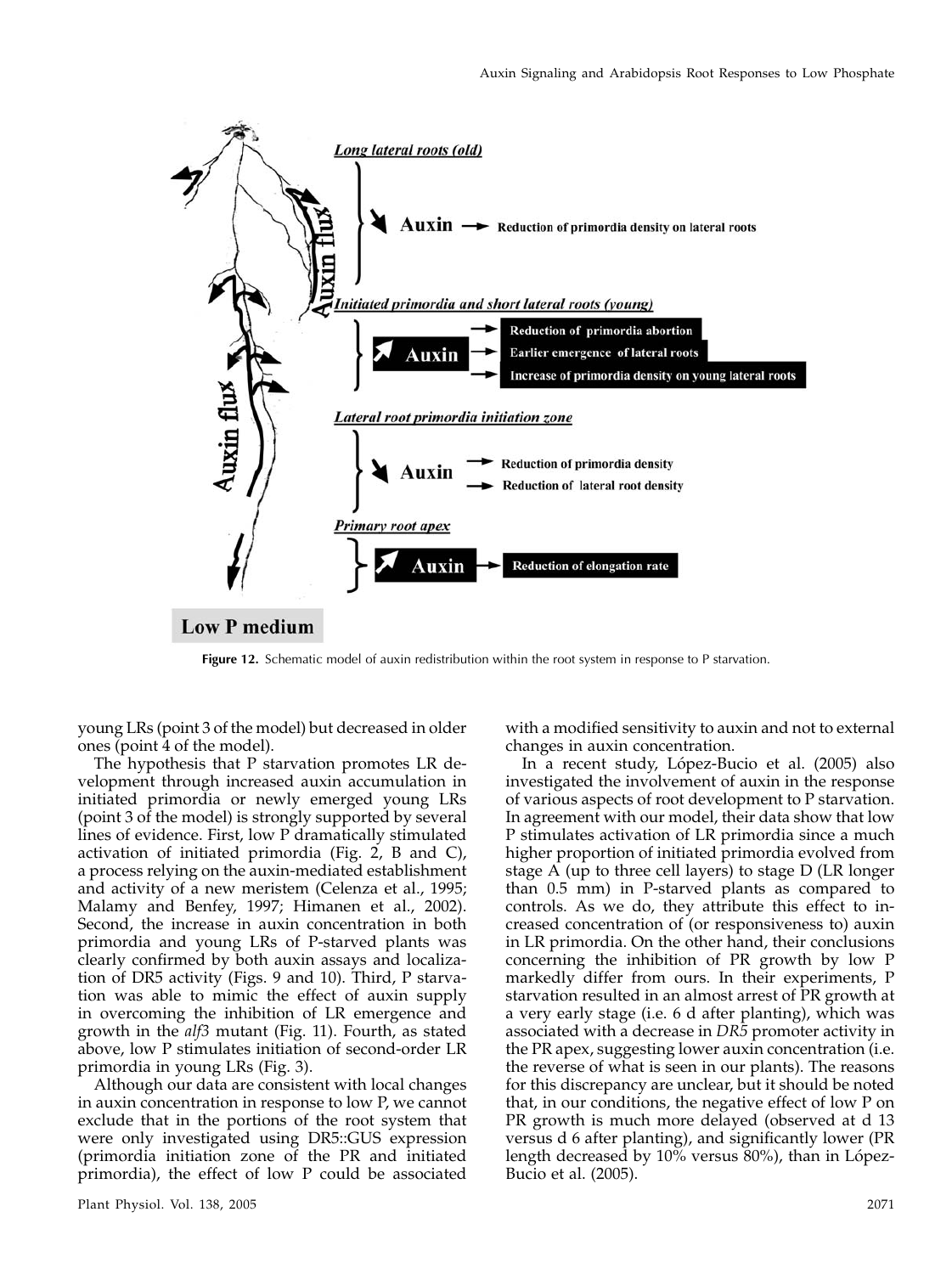Because TIBA strongly altered the effects of P starvation on both RSA (Figs. 5 and 6) and local auxin concentrations (Fig. 9), our model also hypothesizes that the morphological responses of the root system to low P are due to modifications of auxin transport. The clearest example of this may be the earlier appearance (at d 7–9) of LRs in P-starved plants compared with controls (Fig. 1; Fig. 5, LR density). This is postulated to result from an increase in auxin concentration occurring in the initiated primordia and young LRs (Fig. 12). Accordingly, both exogenous IAA supply and *axr4* mutation suppressed the promoting effect of low P on LR density at d 9 (Fig. 5). Interestingly, earlier appearance of LR at low P availability is also abolished at d 9 in the *aux1* mutant, in which the basipetal auxin transport (from cotyledons or young leaves to the roots) is impaired due to decreased phloem unloading (Swarup et al., 2001). In such young plants  $(<10 d)$ , auxin in the roots mostly originates from this AUX1-mediated basipetal transport (Ljung et al., 2001; Bhalerao et al., 2002). This demonstrates that the earlier emergence of LRs in P-starved plants requires downward auxin flux from the shoots and is thus due to altered distribution of the hormone in the plant.

The interpretation of the effects of TIBA or of mutations of auxin transporters on the RSA response to low P in 14-d-old plants might be more challenging because, at this later stage, all parts of the seedlings can potentially synthesize IAA de novo (Ljung et al., 2001). In particular, both Ljung et al. (2001) and Bhalerao et al. (2002) proposed that roots could be the major source of auxin in plants older than 10 d. Such multiplicity in auxin sources suggests complex fluxes within the root system of 14-d-old plants.

Despite this complexity, several aspects of the P starvation-induced RSA response could be explained by changes in auxin transport. For instance, the decrease in auxin concentration in the primordia initiation zone of the PR and its increase in young laterals could result from enhanced auxin flux from the former to the latter. Phosphorus depletion may act in two different ways, either by increasing basipetal and lateral transport to the initiated primordia or more likely by enhancing the auxin sink activity of newly formed primordia according to the ''fountain'' model proposed by Benkova et al., (2003). This would lead to a local auxin impoverishment around initiated primordia that in turn would limit new primordia initiation in the neighborhood and, ultimately, LR density at d 14 (Fig. 6). In agreement with this, TIBA treatment did revert the detrimental effect of low P on LR density at d 14 (Fig. 6). At the opposite, both aux1 and eir1 mutations did not alter this detrimental effect (Fig. 6). This may be explained by the localization of the AUX1 and EIR1 transporters not related to the LR primordia initiation zone, i.e. protophloem cells and LR cap for AUX1 (Swarup et al., 2001, 2004) and LR cap for EIR1 (Luschnig et al., 1998; Müller et al., 1998; Friml, 2003). With the same rationale, auxin accumulation in PR tip in response to P starvation may result from a slowing

down of auxin basipetal transport since TIBA treatment as well as AUX1 and EIR1 mutations suppress the negative effect of P starvation on the PR elongation rate by reducing PR growth in unstarved plants to the level of wild-type P-starved plants. Several reports agree with this interpretation since TIBA treatment and eir1 mutation have been found to induce an overaccumulation of auxin in the root tip (Sabatini et al., 1999; Ottenschlager et al., 2003).

In conclusion, our data support the hypothesis that many processes of the adaptive response of the RSA to P starvation are triggered by auxin redistribution within the root system. Nevertheless, the proposed model does not explain all the root responses to P starvation that were observed in our experiments. For instance, the increase in auxin concentration found in young LR in response to P starvation might account for the higher elongation rate of laterals in 9-d-old plants cultured on low P medium as compared with controls (Fig. 5). However, this hypothesis is challenged by several observations (Figs. 5 and 6). First, exogenous auxin supply did not stimulate LR elongation rate in unstarved plants. Second, LR elongation was markedly increased by low P in the auxin-resistant mutant axr4. Third, LR elongation rate was drastically modified in both auxin-transport mutants. Taken together, these results suggest that auxin signaling is only partially involved in the response of LR elongation to low P. Other signaling pathways, including those involving other phytohormones, have to be considered. Trull et al. (1997) clearly demonstrated that abscisic acid is involved neither in molecular nor in the root architecture P starvation response. Martin et al. (2000), Franco-Zorrilla et al. (2002), and Karthikeyan et al. (2002) reported that cytokinins modulate the molecular response to P starvation, whereas Ma et al. (2003) recently reported that the LR elongation, in response to P starvation, was affected by ethylene. Taken together, these results suggest that the control of LR elongation by P availability relies on a complex cross talk between auxin and other phytohormones that remains to be elucidated.

# MATERIALS AND METHODS

#### Plant Material and Growth Conditions

Arabidopsis (Arabidopsis thaliana) ecotype Columbia-0 (Col-0) and the different mutant strains axr4-1 (CS8018; Hobbie and Estelle, 1995), aux1-7 (CS3074; Pickett et al., 1990), and eir1-1 (CS8058; Roman et al., 1995) were from the Nottingham Arabidopsis Stock Centre (http://nasc.nott.ac.uk/). The alf3 mutant (Celenza et al., 1995), CycBl::GUS transgenic line (Ferreira et al., 1994), and DR5::GUS (Ulmasov et al., 1997) were kindly provided by Drs. Grisafi (Whitehead Institute for Biomedical Research, Cambridge, MA), Beeckman (Vlaams Interuniversitair Instituut voor Biotechnologie, Ghent, Belgium), and Bellini (Institut National de la Recherche Agronomique, Versailles, France), respectively.

Seeds were surface-sterilized in 4% (w/v) BAYROCHLOR (Bayrol, Mundolsheim, France), 50% (v/v) ethanol during 10 min, and then washed three times with 100% ethanol and three times in sterile water. Sterile seeds were sown on 12-  $\times$  12-cm petri dishes (Greiner Bio-one, Frickenhausen, Germany) containing 40 mL of sterile culture medium, sealed with Parafilm. The high P culture medium contained  $0.5$  mm CaSO<sub>4</sub>, 2 mm KNO<sub>3</sub>, 0.5 mm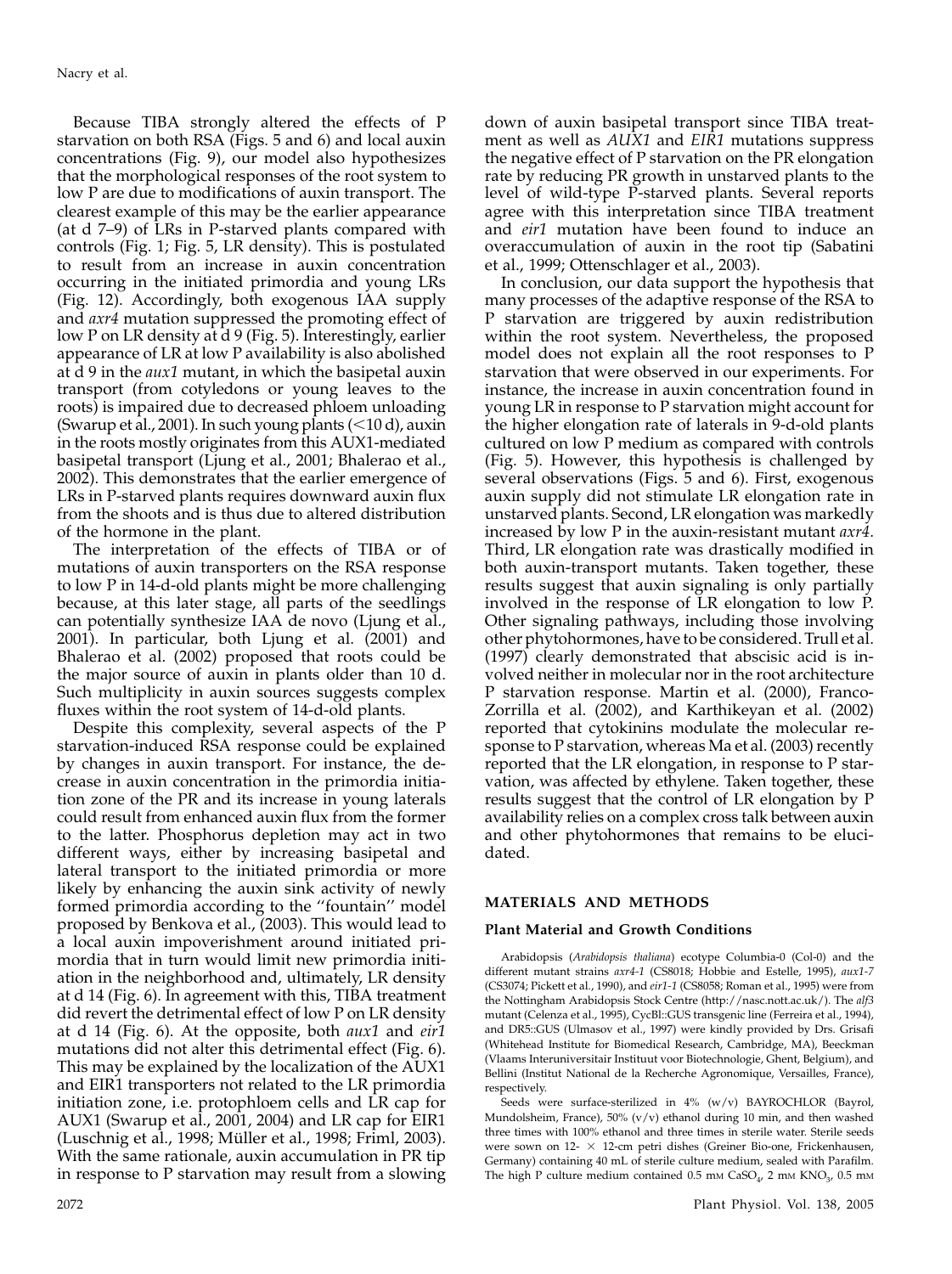$\rm MgCl_{2}$ 0.05 mm NaFe-EDTA, 1 mm  $\rm KH_{2}PO_{4'}$  2.5 mm MES, 50  $\mu$  M  $\rm H_{3}BO_{3'}$  12  $\mu$  M MnCl<sub>2</sub>, 1  $\mu$ M CuCl<sub>2</sub>, 1  $\mu$ M ZnCl<sub>2</sub>, 30 nM NH<sub>4</sub>Mo, adjusted to pH 5.7 with 1 N KOH and solidified with 0.8% (w/v) Bactoagar (DIFCO, BD Bioscience, Sparks, MD). All chemicals were purchased from Sigma Chemicals (St. Quentin, France). In low P medium, although  $KH_2PO_4$  was replaced by 1 mm KCl, the P content was estimated at  $3 \mu$ M due to the slight P content of Bactoagar.

After sowing on either high or low P medium, petri dishes were cold treated at 4°C for 24 h in darkness to promote and synchronize germination and, subsequently, were transferred in a near vertical position to a growth chamber under a temperature of 21.5°C and a photoperiod of 16 h of light (150  $\mu$ mol m<sup>-2</sup> s<sup>-1</sup>) using fluorescent and metallic halogens lamps. At d 7, a subset of 15 seedlings was transplanted into new petri dishes containing fresh medium (either high or low P medium; five seedlings per plate).

#### Hormone Treatments

Low and high P culture media were supplemented with either  $0.1 \mu$ M IAA or 0.1  $\mu$ M TIBA. These compounds were filter-sterilized and added to medium at 60°C. IAA and TIBA were purchased from Sigma Chemicals.

#### Morphological Analysis

The root systems of plants grown in vertical agar plates were scanned daily at 300 dpi (EPSON perfection 2450 Photo; Seiko Epson, Nagano, Japan). Root growth parameters were determined after analysis of scanned images using the Optimas image analysis software (MediaCybernetics, Silver Spring, MD) as described by Freixes et al. (2002). Only LRs longer than 1 mm were considered. Several variables were estimated at each time point: PR length, PR elongation rate, LR length, number of elongating LRs longer than 1 mm, number of LRs stopping elongation, length of branched zone measured from the root/hypocotyl junction to the most apical visible LR and length of unbranched zone measured from the root tip to the most apical visible LR, elongation rate of LR (only roots longer than 3 mm were taken into account to measure rapid elongation), elongation rate of the three uppermost LRs, elongation rate of the LRs 4, 5, and 6, elongation rate of the LRs 7, 8, and 9, and LR density calculated as LR number divided by the length of the PR or by the length of the branched zone. The elongation rates of LRs represent the mean values of elongation rates of individual LRs. On d 14, an additional variable was obtained: the total rosette leaf area was measured on scanned rosettes using the Image Analysis software. The last variables were measured using a microscope (Leitz DMBR; Leica, Wetzlar, Germany). These were the number of primordia in the unbranched zone of the PR, the length of the region spanning from the first visible primordium to the first visible emerged root (PR region with primordia), the density of primordia (as the number of primordia divided by the length of the unbranched zone), and the diameter of PR (measured on the same plants as those used for growth analysis). Data were exported to an Excel worksheet (Microsoft, Redmond, WA) for final processing, and statistical comparisons of means between treatments or genotypes were performed using the Student's t test of the Statistica software (Statsoft, Tulsa, OK). Data are the means of eight replicates  $\pm$  sE. For analysis of variance, the two-factor ANOVA with a LSD post hoc test from the Statistica software (Statsoft) was used for assessing differences ( $P = 0.05$ ) at d 9 and d 14.

Histochemical analysis of the GUS reporter enzyme activity was adapted from Craig (1992). Samples tissues were fixed in 4% (w/v) paraformaldehyde, 0.5% (v/v) glutaraldehyde in 0.1 M phosphate buffer for 1 min, rinsed twice, and incubated for 12 h in reaction buffer containing 1 mM 5-bromo-4-chloro-3 indolyl- $\beta$ -D-glucuronic acid as the substrate. Plant pigments were cleared with ethanol, and the GUS staining patterns were analyzed on an Olympus BX61 microscope (Tokyo) and a digital camera (Colorview 2) driven by Analysis software (Soft Imaging System USA, Lakewood, CO).

#### Auxin Quantification

The frozen samples were ground in liquid nitrogen and extracted overnight at -20°C in 80% (v/v) methanol. For recovery calculations, 138 pmol of  ${}^{13}$ C6-IAA (Cambridge Isotope Laboratories, Andover, MA) was added to the samples. After centrifugation (20,000g, 15 min, 4°C), the supernatant was collected and passed through a C18 cartridge (Varian, Harbor City, CA). Afterward, IAA was purified by means of a DEAE-Sephadex A25 cartridge (formic acid conditions; Amersham Pharmacia, Uppsala) coupled to a C18 cartridge. Prior to analyses, samples were methylated by methyl ester (Prinsen et al., 2000) and quantified by microLC-(ES+) MS/MS in SRM mode (Prinsen et al., 1998). Chromatograms were analyzed using the Masslynx software (Micromass, Vilvoorde, Belgium), and the IAA concentration was calculated according to the principle of isotope dilution.

### ACKNOWLEDGMENTS

We thank Drs. Catherine Bellini, Paola Grisafi, and Tom Beeckman for kindly providing us seeds of DR5::GUS, alf3, and CycBl::GUS, respectively. We gratefully acknowledge Alain Gojon for stimulating discussion and critical reading of our manuscript. Hugues Baudot and Gaëlle Viennois are thanked for their valuable technical assistance.

Received January 24, 2005; revised April 13, 2005; accepted May 10, 2005; published July 22, 2005.

## LITERATURE CITED

- Al-Ghazi Y, Muller B, Pinloche S, Tranbarger TJ, Nacry P, Rossignol M, Tardieu F, Doumas P (2003) Temporal response of Arabidopsis root architecture to phosphate starvation: evidence for the involvement of auxin signalling. Plant Cell Environ 26: 1053–1066
- Bates TR, Lynch JP (1996) Stimulation of root hair elongation in Arabidopsis thaliana by low phosphorus availability. Plant Cell Environ 19: 529–538
- Benkova E, Michniewicz M, Sauer M, Teichmann T, Seifertova D, Jurgens G, Friml J (2003) Local, efflux-dependent auxin gradients as a common module for plant organ formation. Cell 115: 591–602
- Bhalerao RP, Eklof J, Ljung K, Marchant A, Bennett M, Sandberg G (2002) Shoot-derived auxin is essential for early lateral root emergence in Arabidopsis seedlings. Plant J 29: 325–332
- Blakely LM, Durham M, Evans TA, Blakely RM (1982) Experimental studies on lateral root formation in radish seedlings roots. 1. General methods, developmental stages and spontaneous formation of laterals. Bot Gaz 143: 341–352
- Boerjan W, Cervera MT, Delarue M, Beeckman T, Dewitte W, Bellini C, Caboche M, Vanonckelen H, Vanmontagu M, Inze D (1995) Superroot, a recessive mutation in Arabidopsis, confers auxin overproduction. Plant Cell 7: 1405–1419
- Bonser AM, Lynch J, Snapp S (1996) Effect of phosphorus deficiency on growth angle of basal roots in Phaseolus vulgaris. New Phytol 132: 281–288
- Carswell C, Grant BR, Theodorou ME, Harris J, Niere JO, Plaxton WC (1996) The fungicide phosphonate disrupts the phosphate-starvation response in Brassica nigra seedlings. Plant Physiol 110: 105–110
- Casimiro I, Beeckman T, Graham N, Bhalerao R, Zhang H, Casero P, Sandberg G, Bennett MJ (2003) Dissecting Arabidopsis lateral root development. Trends Plant Sci 8: 165–171
- Casimiro I, Marchant A, Bhalerao RP, Beeckman T, Dhooge S, Swarup R, Graham N, Inze D, Sandberg G, Casero PJ, Bennett M (2001) Auxin transport promotes Arabidopsis lateral root initiation. Plant Cell 13: 843–852
- Celenza JL Jr, Grisafi PL, Fink GR (1995) A pathway for lateral root formation in Arabidopsis thaliana. Genes Dev 9: 2131–2142
- Chapin FS (1991) Integrated responses of plants to stress. Bioscience 41: 29–36
- Craig S (1992) The GUS reporter gene. Application to light and transmission electron microscopy. In SR Gallagher, ed, GUS Protocols: Using the GUS Gene as a Reporter of Gene Expression. Academic Press, San Diego, pp 115–124
- Deikman J, Hammer PE (1995) Induction of anthocyanin accumulation by cytokinins in Arabidopsis thaliana. Plant Physiol 108: 47–57
- Drew MC (1975) Comparison of the effect of a localized supply of phosphate, nitrate, ammonium and potassium on the growth of the seminal root system, and the shoot, in barley. New Phytol 75: 479–490
- Evans ML, Ishikawa H, Estalle MA (1994) Responses of Arabidopsis roots to auxin studied with high temporal resolution: comparison of wild type and auxin-response mutants. Planta 194: 215–222
- Farley RA, Fitter AH (1999) Temporal and spatial variation in soil resources in a deciduous woodland. J Ecol 87: 688–696
- Ferreira PC, Hemerly AS, Engler JD, van Montagu M, Engler G, Inze D (1994) Developmental expression of the Arabidopsis cyclin gene cyc1At. Plant Cell 6: 1763–1774